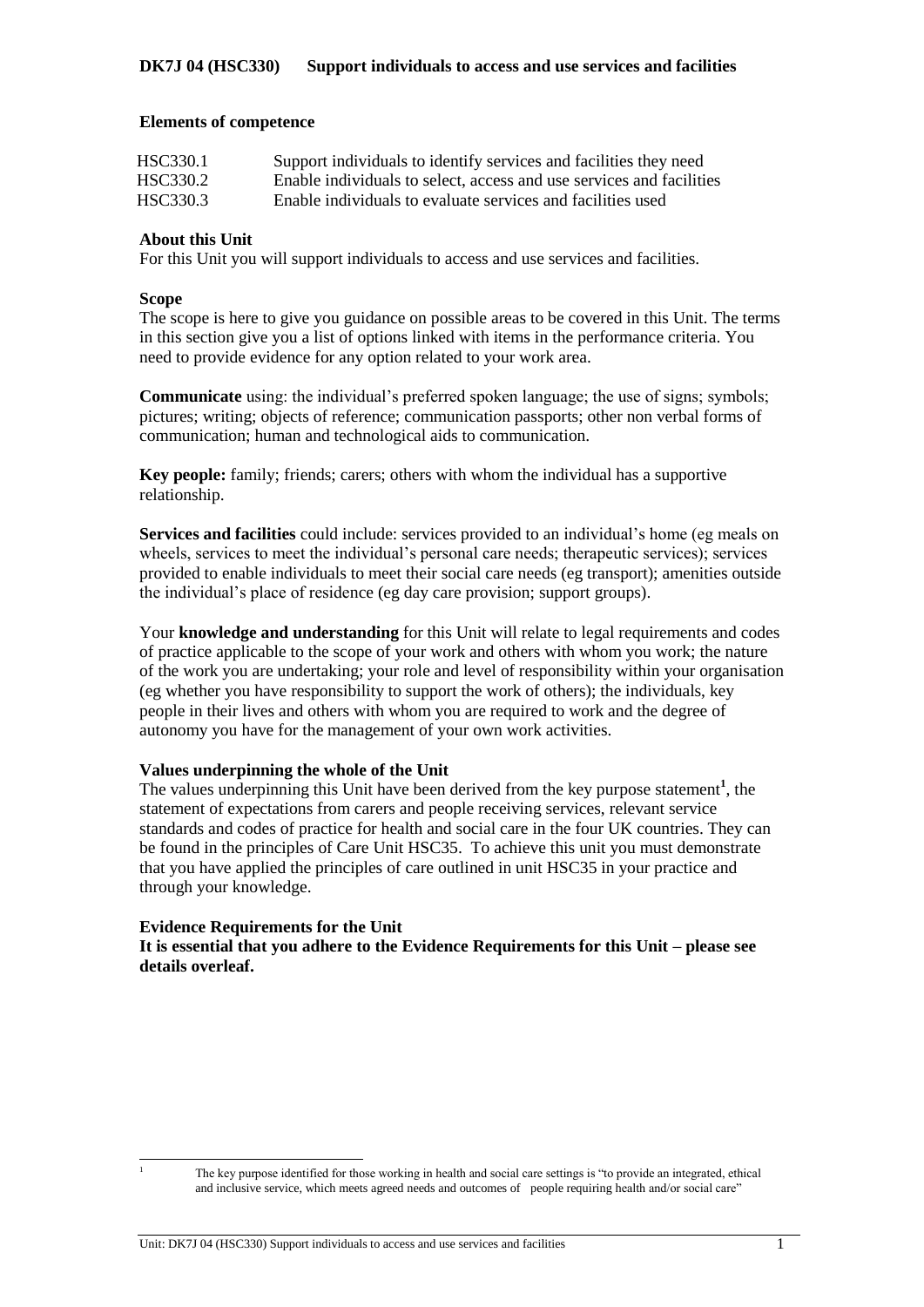|                    | SPECIFIC EVIDENCE REQUIREMENTS FOR THIS UNIT                                                                          |
|--------------------|-----------------------------------------------------------------------------------------------------------------------|
| <b>Simulation:</b> |                                                                                                                       |
|                    | Simulation is <b>NOT</b> permitted for any part of this unit.                                                         |
|                    | The following forms of evidence ARE mandatory:                                                                        |
|                    | Direct observation: Your assessor/expert witness must observe you in real work                                        |
|                    | activities which provide some of the performance criteria for most elements in this<br>unit.                          |
| $\bullet$          | Reflective accounts/professional discussion: These will be a description of your                                      |
|                    | practice in particular situations. You need to detail how you have supported                                          |
|                    | individuals to identify and select services relevant to their personal circumstances.                                 |
|                    | This should show how you have enabled them to use these facilities and services and                                   |
|                    | evaluate them for their own future use or use by other individuals with similar needs.                                |
|                    |                                                                                                                       |
|                    | Competence of performance and knowledge could also be demonstrated using a variety<br>of evidence from the following: |
|                    | Questioning/professional discussion: may be used to provide evidence of                                               |
|                    | knowledge, legislation, policies and procedures which cannot be fully evidenced                                       |
|                    | through direct observation or reflective accounts. In addition the assessor/expert                                    |
|                    | witness may also ask questions to clarify aspects of your practice.                                                   |
|                    | Expert Witness: A designated expert witness may provide direct observation of                                         |
|                    | practice, questioning, professional discussion and feedback on reflective accounts.                                   |
|                    | Witness testimony: can be a confirmation or authentication of the activities                                          |
|                    | described in your evidence which your assessor has not seen. This could be provided                                   |
|                    | by a work colleague or service user.                                                                                  |
|                    | Products: Care plans/review and other relevant reports, these must not be included in                                 |
|                    | your portfolio however they will form the basis of discussion with your assessor and                                  |
|                    | need to be available for the IV to authenticate.                                                                      |
|                    |                                                                                                                       |
|                    | <b>GENERAL GUIDANCE</b>                                                                                               |
| ٠                  | Prior to commencing this unit you should agree and complete an assessment plan                                        |
|                    | with your assessor which details the assessment methods you will be using, and the                                    |
|                    | tasks you will be undertaking to demonstrate your competence.                                                         |
|                    | Evidence must be provided for ALL of the performance criteria ALL of the                                              |
|                    | knowledge and the parts of the scope that are relevant to your job role.                                              |
|                    | The evidence must reflect the policies and procedures of your workplace and be                                        |
|                    | linked to current legislation, values and the principles of best practice within the Care                             |
|                    | Sector. This will include the National Service Standards for your areas of work and                                   |
|                    | the individuals you care for.                                                                                         |
|                    | All evidence must relate to your own work practice.                                                                   |
|                    |                                                                                                                       |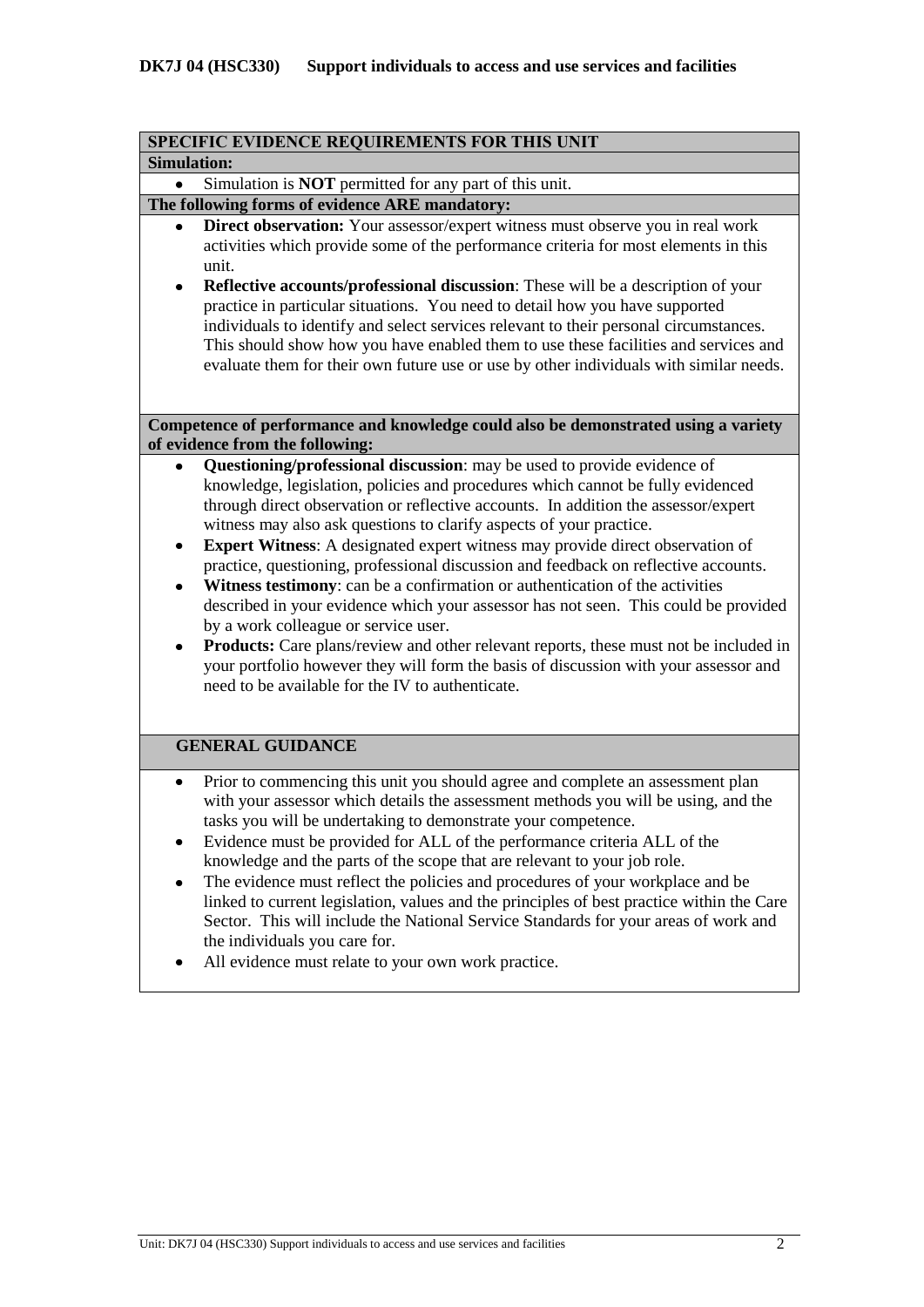#### **DK7J 04 (HSC330) Support individuals to access and use services and facilities**

### **KNOWLEDGE SPECIFICATION FOR THIS UNIT**

Competent practice is a combination of the application of skills and knowledge informed by values and ethics. This specification details the knowledge and understanding required to carry out competent practice in the performance described in this unit.

When using this specification **it is important to read the knowledge requirements in relation to expectations and requirements of your job role**.

**You need to provide evidence for ALL knowledge points listed below. There are a variety of ways this can be achieved so it is essential that you read the 'knowledge evidence' section of the Assessment Guidance.**

| You need to show that you know, understand and can apply in | <b>Enter Evidence</b>                                                                                                                                                                                                                                                                                                                                                                                                                                                                           |                |
|-------------------------------------------------------------|-------------------------------------------------------------------------------------------------------------------------------------------------------------------------------------------------------------------------------------------------------------------------------------------------------------------------------------------------------------------------------------------------------------------------------------------------------------------------------------------------|----------------|
| practice:                                                   |                                                                                                                                                                                                                                                                                                                                                                                                                                                                                                 | <b>Numbers</b> |
| <b>Values</b>                                               |                                                                                                                                                                                                                                                                                                                                                                                                                                                                                                 |                |
| $\mathbf{1}$                                                | Legal and organisational requirements on equality, diversity,<br>discrimination, rights, confidentiality and sharing of information<br>when supporting individuals to access and use services and<br>facilities.                                                                                                                                                                                                                                                                                |                |
| $\overline{2}$                                              | How to provide active support and place the preferences and best<br>interest of individuals at the centre of everything you do, whilst<br>enabling them to take responsibility (as far as they are able and<br>within any restrictions placed upon them) and make and<br>communicate their own decisions about their lives, actions and<br>risks about access to and the use and evaluation of services and<br>facilities.                                                                      |                |
| $\mathfrak{Z}$                                              | The rights of carers to be supported in the caring role.                                                                                                                                                                                                                                                                                                                                                                                                                                        |                |
| $\overline{4}$                                              | Dilemmas between the individual's rights and their responsibilities<br>for their own care and protection, the rights and responsibilities of<br>key people and your role and responsibilities in enabling<br>individuals to access and use services and facilities.                                                                                                                                                                                                                             |                |
| 5                                                           | How to work in partnership with individuals, key people and those<br>within and outside your organisation to enable individuals to access<br>and use the services and facilities they prefer.                                                                                                                                                                                                                                                                                                   |                |
| 6                                                           | How to deal with and challenge discrimination for individuals<br>accessing and using services and facilities.                                                                                                                                                                                                                                                                                                                                                                                   |                |
|                                                             | Legislation and organisational policy and procedures                                                                                                                                                                                                                                                                                                                                                                                                                                            |                |
| 7                                                           | Codes of practice and conduct, and standards and guidance relevant<br>to your own (and others') roles, responsibilities, accountability and<br>duties when enabling individuals to access, use and evaluate<br>services and facilities.                                                                                                                                                                                                                                                         |                |
| 8                                                           | Current local, UK legislation and organisational requirements,<br>procedures and practices for:<br>data protection, including recording, reporting, storage,<br>(a)<br>security and sharing of information<br>health and safety<br>(b)<br>risk assessment and management<br>(c)<br>protecting individuals from danger, harm and abuse<br>(d)<br>enabling individuals to access, use and evaluate services and<br>(e)<br>facilities<br>(f)<br>working with others to provide integrated services |                |
|                                                             |                                                                                                                                                                                                                                                                                                                                                                                                                                                                                                 |                |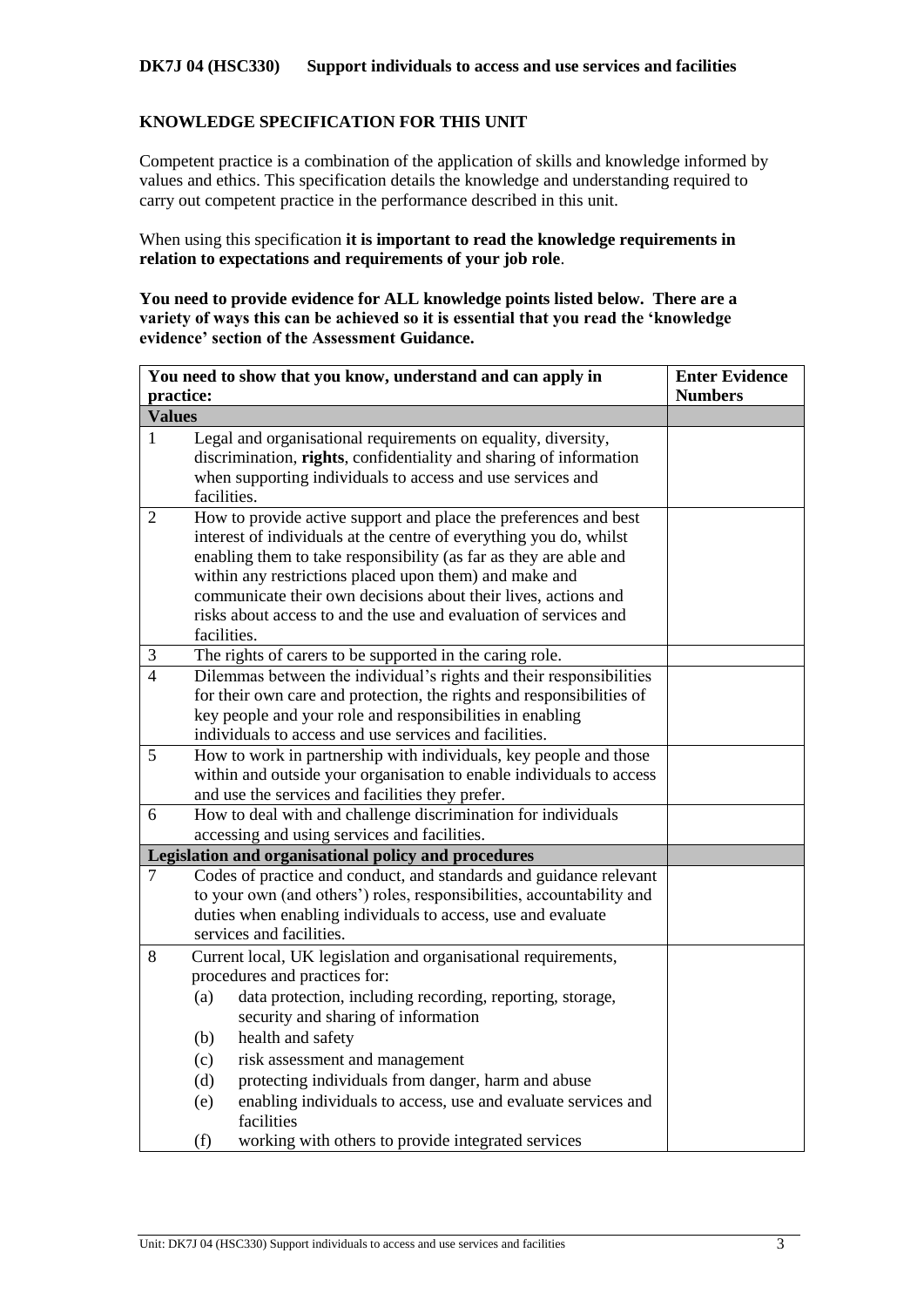| You need to show that you know, understand and can apply in | <b>Enter Evidence</b>                                                    |                |
|-------------------------------------------------------------|--------------------------------------------------------------------------|----------------|
| practice:                                                   |                                                                          | <b>Numbers</b> |
| 9                                                           | Practice and service standards relevant to your work setting and to      |                |
|                                                             | enable individuals to access, use and evaluate services and              |                |
|                                                             | facilities.                                                              |                |
| 10                                                          | How to access records and information on the needs, views and            |                |
|                                                             | preferences of individuals and key people.                               |                |
|                                                             | <b>Theory and practice</b>                                               |                |
| 11                                                          | How and where to access information and support that can inform          |                |
|                                                             | your practice about individuals accessing, using and evaluating          |                |
|                                                             | services and facilities.                                                 |                |
| 12                                                          | How you can access, review and evaluate information about                |                |
|                                                             | resources, services and facilities relevant to the needs and             |                |
|                                                             | preferences of the individuals with whom you work.                       |                |
| 13                                                          | Government reports, inquiries and research relevant to individuals       |                |
|                                                             | accessing, using and evaluating services and facilities.                 |                |
| 14                                                          | Theories relevant to the individuals with whom you work, about:          |                |
|                                                             | aspects of human growth and development and how these<br>(a)             |                |
|                                                             | can affect and be affected by the individual's access to, and            |                |
|                                                             | use of services and facilities                                           |                |
|                                                             | identity and self-esteem and how this can be affected by<br>(b)          |                |
|                                                             | individual access and use of services and facilities                     |                |
| 15                                                          | How power and influence can be used and abused when supporting           |                |
|                                                             | individuals to access, use and evaluate services and facilities.         |                |
| 16                                                          | The role, relationships, support networks, services and facilities       |                |
|                                                             | provide in promoting the individuals' well-being.                        |                |
| 17                                                          | Factors that affect the health, well-being, behaviour, skills, abilities |                |
|                                                             | and development of individuals and key people.                           |                |
| 18                                                          | Methods of supporting individuals to express their needs and             |                |
|                                                             | preferences and to be able to evaluate the services and facilities       |                |
|                                                             | they have used.                                                          |                |
| 19                                                          | How to keep services and facilities informed about the needs of the      |                |
|                                                             | individuals and any changes that might be necessary.                     |                |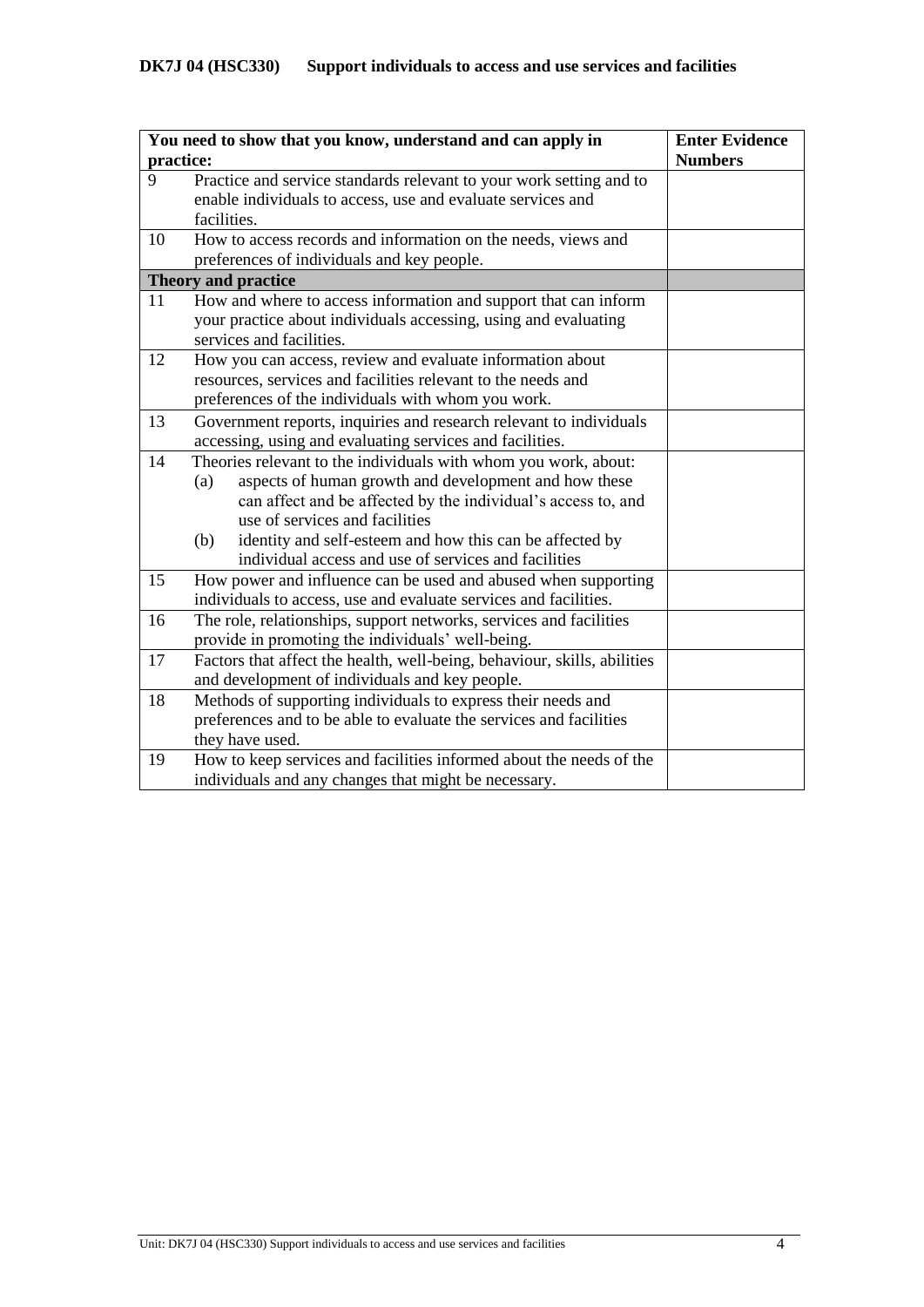| Performance criteria |                                                                                                                                                                 |  |    |    |   |   |    |
|----------------------|-----------------------------------------------------------------------------------------------------------------------------------------------------------------|--|----|----|---|---|----|
|                      |                                                                                                                                                                 |  | RA | EW | 0 | P | WT |
|                      | You support individuals and key people<br>to identify and communicate what they<br>need to improve their health and social<br>well-being.                       |  |    |    |   |   |    |
| 2                    | You support individuals to identify their<br>own strengths, those of their networks<br>and any gaps that need to be addressed.                                  |  |    |    |   |   |    |
| 3                    | You work with individuals to identify any<br>risks that have to be managed in<br>accessing services and facilities.                                             |  |    |    |   |   |    |
| 4                    | You gain agreement to access and review<br>information to support individuals and<br>key people to identify the services and<br>facilities they need to access. |  |    |    |   |   |    |
| 5                    | You work with individuals, key people<br>and others to review the information to<br>identify the options available.                                             |  |    |    |   |   |    |

**HSC330.1 Support individuals to identify services and facilities they need**

| Performance criteria |                                              | DO |           |    |   |   |           |
|----------------------|----------------------------------------------|----|-----------|----|---|---|-----------|
|                      |                                              |    | <b>RA</b> | EW | O | P | <b>WT</b> |
| 1                    | You work with individuals to agree           |    |           |    |   |   |           |
|                      | preferred options for services and           |    |           |    |   |   |           |
|                      | facilities, identifying any risks that need  |    |           |    |   |   |           |
|                      | to be managed.                               |    |           |    |   |   |           |
| 2                    | You work with individuals and key            |    |           |    |   |   |           |
|                      | people to select the services and facilities |    |           |    |   |   |           |
|                      | that will enable them to meet the            |    |           |    |   |   |           |
|                      | individuals' assessed needs.                 |    |           |    |   |   |           |
| 3                    | You provide <b>active support</b> for        |    |           |    |   |   |           |
|                      | individuals to enable them to access and     |    |           |    |   |   |           |
|                      | use selected services and facilities.        |    |           |    |   |   |           |
| 4                    | You work with individuals to identify        |    |           |    |   |   |           |
|                      | what needs to be in place to enable them     |    |           |    |   |   |           |
|                      | to access the agreed services and            |    |           |    |   |   |           |
|                      | facilities, taking into account any special  |    |           |    |   |   |           |
|                      | requirements.                                |    |           |    |   |   |           |
| 5                    | You agree with, arrange and help             |    |           |    |   |   |           |
|                      | individuals acquire the assistance they      |    |           |    |   |   |           |
|                      | require to access and use the selected       |    |           |    |   |   |           |
|                      | facilities and services.                     |    |           |    |   |   |           |
| 6                    | You support individuals and key people       |    |           |    |   |   |           |
|                      | to fill in any forms of paper work to        |    |           |    |   |   |           |
|                      | enable them to access the agreed services    |    |           |    |   |   |           |
|                      | and facilities.                              |    |           |    |   |   |           |
| 7                    | You support individuals to access and use    |    |           |    |   |   |           |
|                      | the agreed services and facilities.          |    |           |    |   |   |           |

*DO* = *Direct Observation RA* = *Reflective Account*  $Q = Q$ *uestions EW* = *Expert Witness A P* = *Product* (*Work*) *WT* = *Witness Z* 

 $\widetilde{W}T = \widetilde{W}$  *Witness Testimony*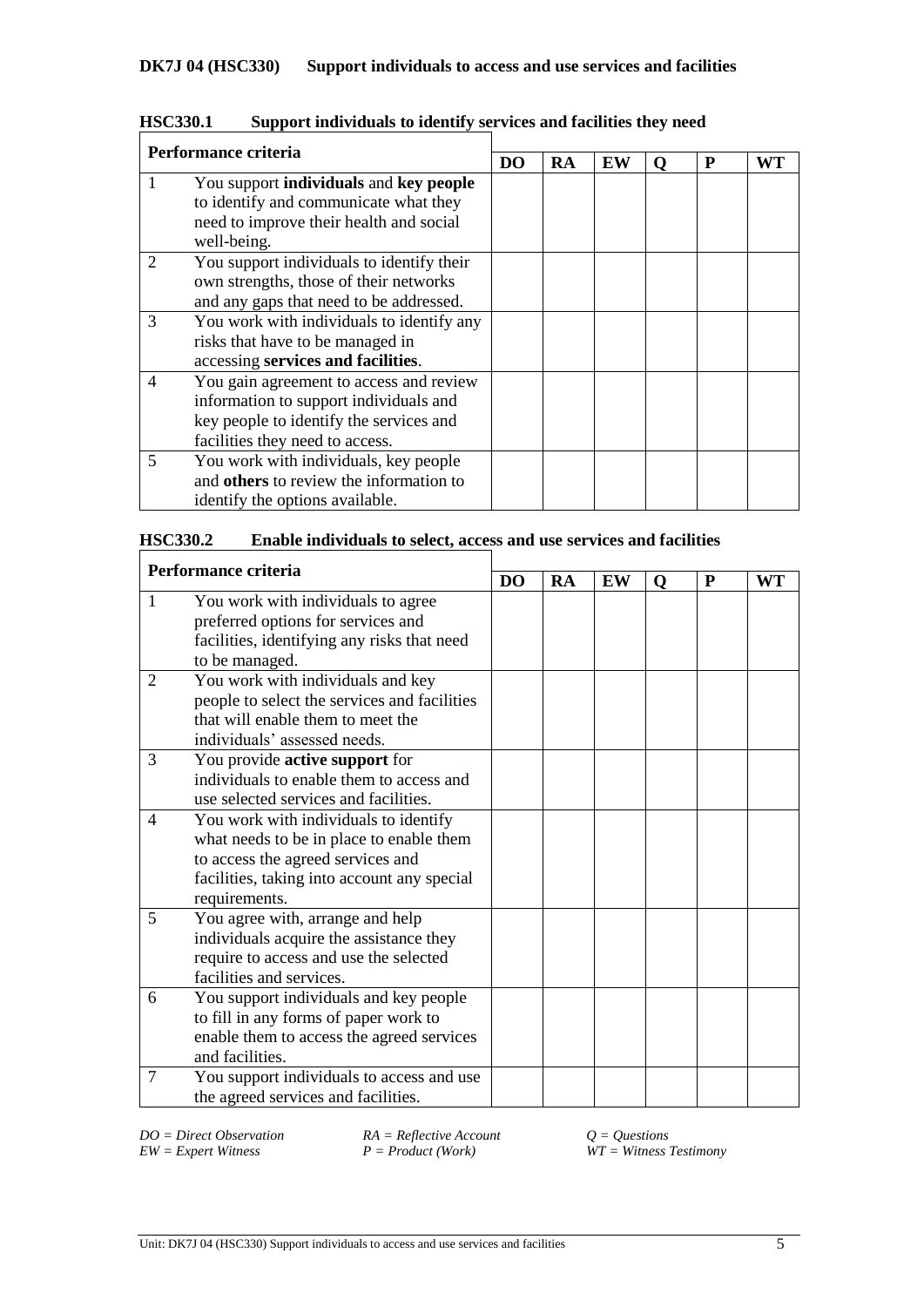| Performance criteria |                                                                                                                                                                                                                                                                                                                                              |  |    |    |             |   |           |
|----------------------|----------------------------------------------------------------------------------------------------------------------------------------------------------------------------------------------------------------------------------------------------------------------------------------------------------------------------------------------|--|----|----|-------------|---|-----------|
|                      |                                                                                                                                                                                                                                                                                                                                              |  | RA | EW | $\mathbf Q$ | P | <b>WT</b> |
| $\mathbf{1}$         | You support individuals to agree the<br>methods and timescales for evaluating<br>how the services and facilities have<br>contributed to the individual's well-being.                                                                                                                                                                         |  |    |    |             |   |           |
| 2                    | You support individuals and key people<br>to evaluate whether, and in what ways,<br>the services and facilities have improved<br>their health, well-being and quality of<br>life.                                                                                                                                                            |  |    |    |             |   |           |
| 3                    | You support individuals to identify any<br>changes necessary to improve the<br>outcomes from the use of the services and<br>facilities.                                                                                                                                                                                                      |  |    |    |             |   |           |
| $\overline{4}$       | You encourage individuals and key<br>people to give feedback on:<br>the services and facilities they have<br>(a)<br>identified and used<br>where they have experienced<br>(b)<br>discrimination or exclusion<br>which services and facilities have<br>(c)<br>been beneficial to their well-being<br>and those that have been less<br>helpful |  |    |    |             |   |           |
| 5                    | You work with individuals and key<br>people to achieve the changes they have<br>identified in the services and facilities<br>that they have used.                                                                                                                                                                                            |  |    |    |             |   |           |
| 6                    | You collate information and record and<br>report on actions, procedures and<br>outcomes from the evaluation, within<br>confidentiality agreements and according<br>to legal and organisational requirements.                                                                                                                                 |  |    |    |             |   |           |

**HSC330.3 Enable individuals to evaluate services and facilities used**

*DO* = *Direct Observation RA* = *Reflective Account Q* = *Questions EW* = *Expert Witness P* = *Product* (*Work*) *WT* = *Witness Z* 

*EW = Expert Witness P = Product (Work) WT = Witness Testimony*